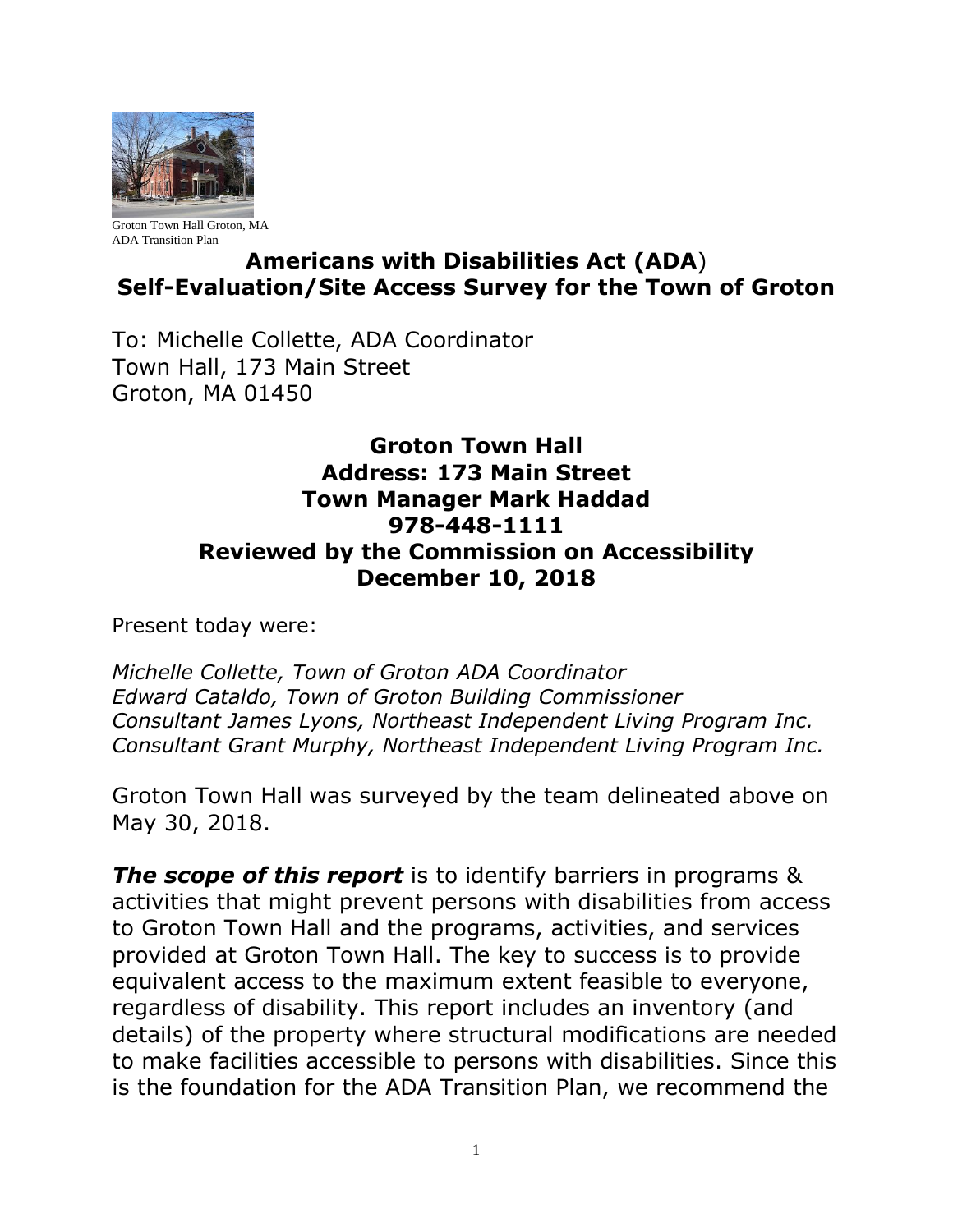Town maintain it on file/available for public inspection for 5 years from date of completion. This ADA self-evaluation includes all of the Groton Town Hall.

## *In our opinion the following issues were found:*

We were impressed with much of the ADA compliance at the Groton Town Hall. This is actually an historical building, and, in fact, the Town has provided many ADA improvements at the site. The Town Hall was constructed in 1859 and renovated in 1998. The renovated Town Hall opened in April 1999. For example, we were informed that the Town installed appropriate raised letter/Braille signage throughout the entire building. In our opinion the following issues were found:

**Entrances:** The front entrance to Groton Town Hall has more than 3 ft. between railings and we recommend a middle railing be installed on the stairs. The "Employees Only" sign, located on the lunch room door, is without Raised and Braille Lettering. Since that room is frequently used as a meeting room, we recommend that the "Employees Only" sign be removed and that an appropriate Raised and Braille lettered sign be purchased and installed on the wall next to that entrance in accordance with the ADA.

**Accessible Parking:** The two signs posted for the HP (accessible parking) spots at the Groton Town Hall are too low from the ground. The team found that they are not a minimum of 5 feet above the ground in our opinion, Section 23.6.4 of the The Massachusetts Architectural Access Board (AAB) states that "Such signs shall be permanently located at a height of not less than five feet, nor more than eight feet high." We recommend both signs are raised to the height specified in the ADA. We recommend that one of the HP spots is moved to a different spot not currently HP to avoid falling snow and debris as well as decreasing the slope of the parking spot.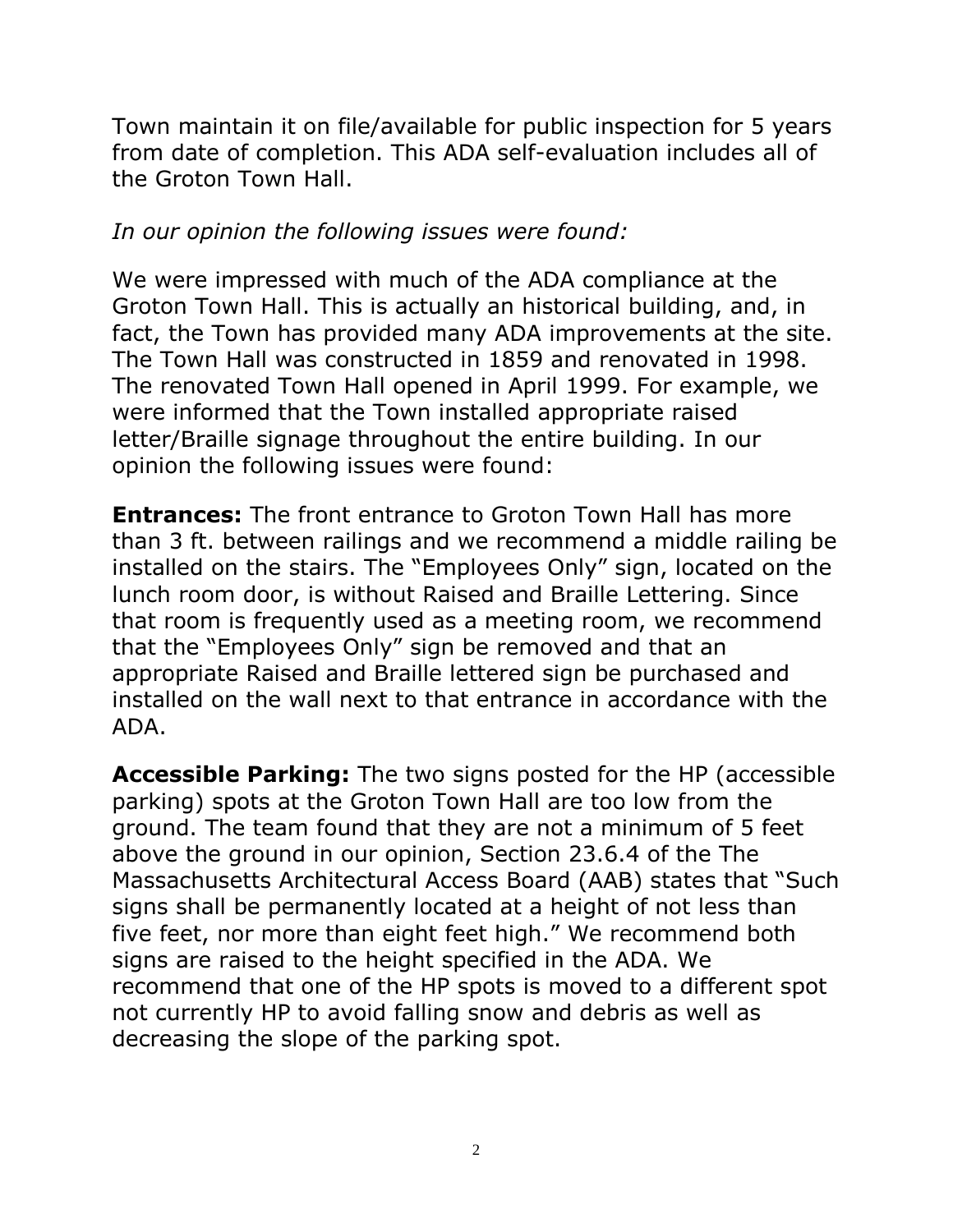**The Main Entrance Ramp:** The ADA evaluation Team found that the ramp located at the parking lot entrance of Town Hall has cracks and it is recommended that all cracks that exceed ¾ inches be repaired in accordance with the ADA. Also, The Massachusetts AAB, section 2.6 Maintenance of Accessible Features, states "At all times accessibility features must be maintained and fully operational." We recommend therefore, that the cracks and holes be repaired with a suggested completion date of December 2019.

**Restrooms**: We found Groton Town Hall Men's and Women's room sinks are not insulated. We recommend both sinks be insulated as required under the ADA. The Women's room at Town Hall also needs a shelf removed to allow for a 5ft. turning radius in that room. We recommend that shelf be removed to be in accordance with the ADA.

**Restroom Doors:** The ADA Team determined that both Men's and Women's restroom doors opening pressures exceed 5 lbs. opening force. The ADA Access Guidelines (*ADAAG) Section 4.13.11 (door opening force)* requires the maximum force for pushing or pulling open an interior hinged door shall be no more than 5 lbs. opening force.

For example, we used the door pressure gauge device and found the first-floor Women's restroom door opening pressure is 15 pounds pressure. We recommend the four restroom doors be adjusted so that they do not exceed 5 lbs. opening force. On the slight possibility that they cannot be properly adjusted, we suggest that electric door openers be installed on the restrooms to make them accessible.

**Meeting Rooms:** In both the 1<sup>st</sup> Floor Town Meeting room and the 2nd Floor Conference room had wires lying on the floor that have both created tripping hazards. We recommend those wires be moved in both rooms to follow the ADA.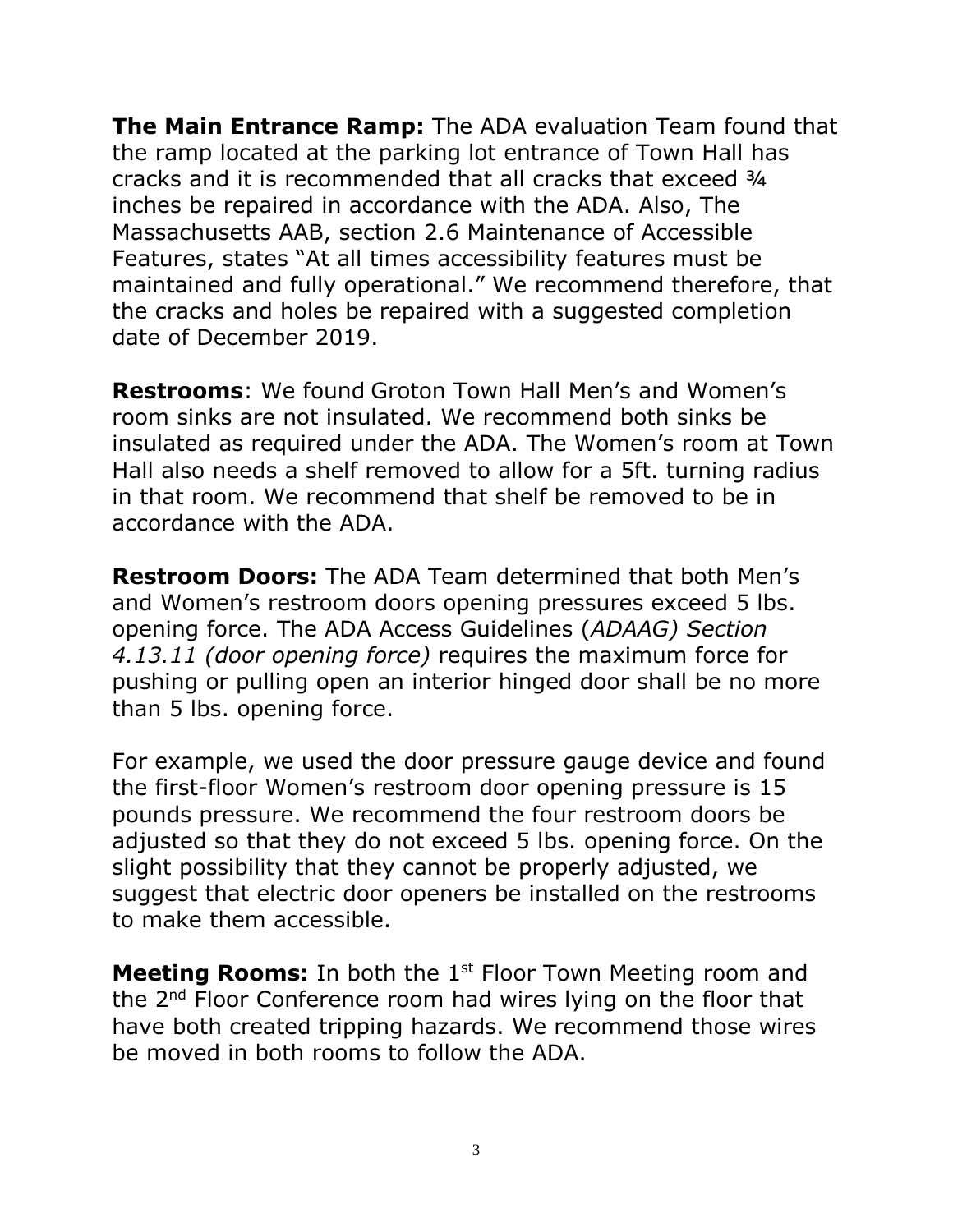**Miscellaneous Town Hall Amenities Provided**: We found the coat hooks located in the  $1<sup>st</sup>$  Floor stairway and the  $2<sup>nd</sup>$  Floor Conference room were inaccessible. We recommend that at both locations a lower accessible rack be installed allowing for accessibility.

**Communication accessibility:** The ADA Team discussed some of the excellent new technologies that are becoming available to assist with serving residents who are Deaf. For example, we recommend that the Town contact the **Sorenson Video Relay Service® (SVRS®).** This is a free, 24-hour service that will enable the Town employees to place and receive calls through a professional American Sign Language (ASL) interpreter via a videophone and a high-speed internet connection. Using cuttingedge technology, Sorenson designed the **ntouch®** suite of products specifically for deaf communication. Sorenson products provide the clearest video, the best features and are the easiest to use. The details and contact information are attached on Page 11.

We thank the Town of Groton for their great hospitality and assisting us with this access monitoring self-evaluation review for the Town's ADA Plan to determine the extent to which their programs, services, and activities conducted are readily accessible to and usable by persons with disabilities to the maximum extent feasible when viewed in their entirety.

This project greatly assists the Town's various Departments in completing its Americans With Disabilities Act (ADA) Transition Planning requirements. Additionally, it also helps make the Town's vital programs and services more accessible to residents with disabilities. We commend you for contacting NILP to provide this ADA consultation by a cross-disability, community-based Independent Living Center. We trust this ADA evaluation report will be of assistance in your efforts to comply with access requirements.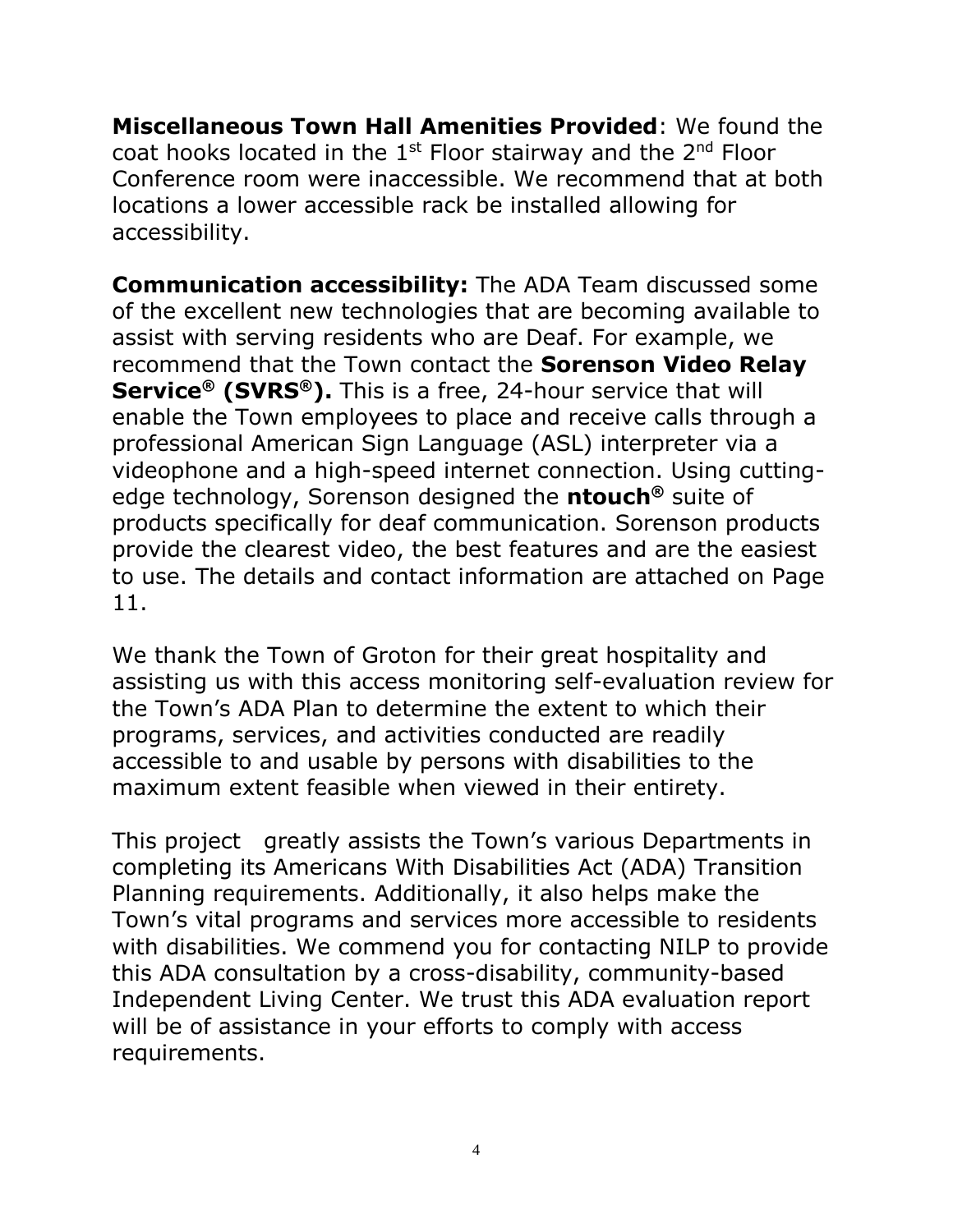James Lyons and Grant Murphy

Community Advocacy Director **ADA Coordinator** Northeast Independent Living Program, Inc. 20 Ballard Road, Lawrence, MA 01843 Tel: (978) 687-4288 v/tty Fax: (978) 689-4488

*The ADA team determined that* The *Groton Town Hall Men's and Women's room sinks are not insulated. We recommend both sinks be insulated as required under the ADA*

5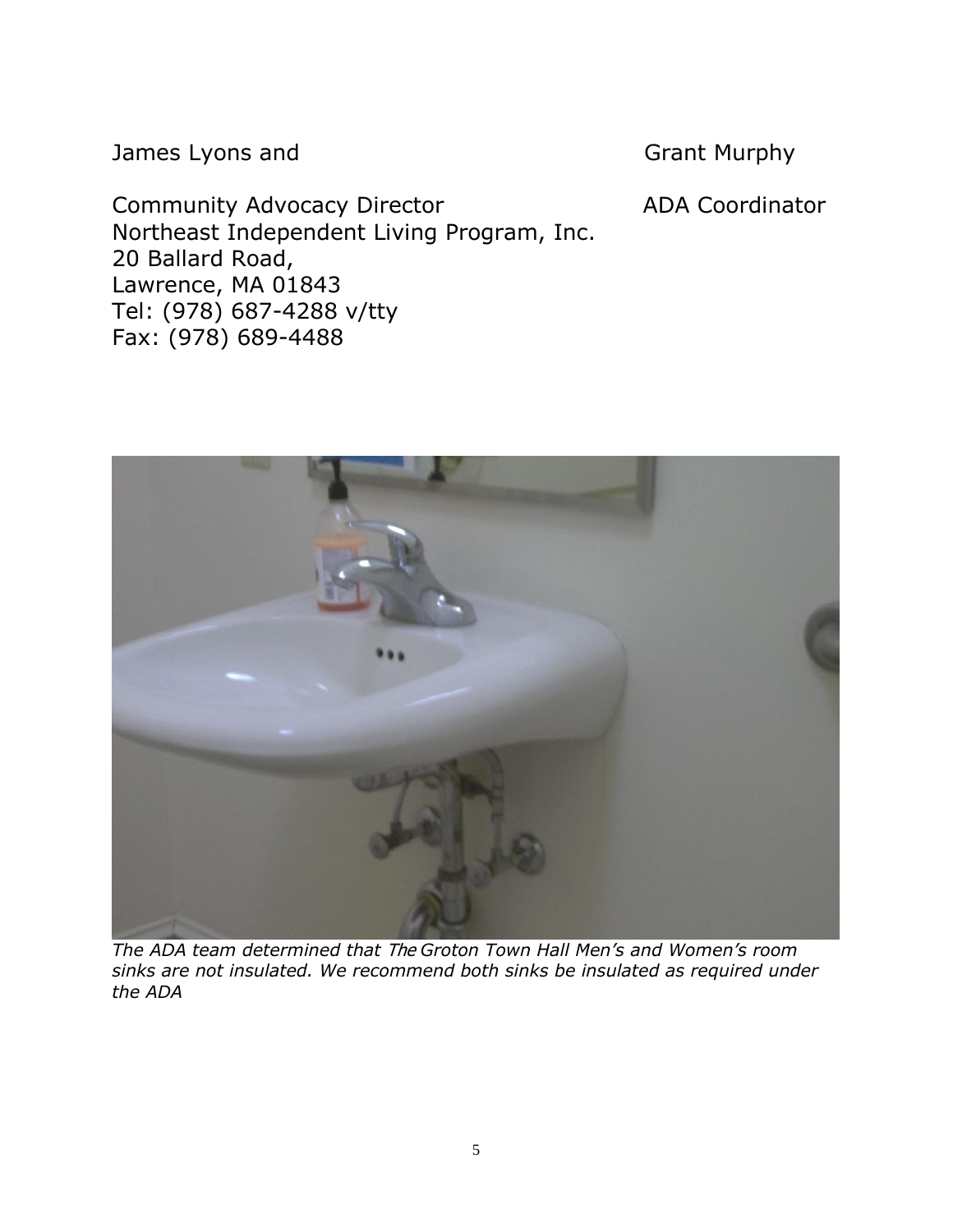

The ADA Team would like to recognize the wonderful job that was done making the Town Hall accessible, such as the complete provision of Braille/raised letterred Signage, as well as the ADA accessible (paddle-type) door hardware that is provided throughout the building. In our opinion, kudos is in order to the Town of Groton for ensuring equal opportunities for people with disabilities.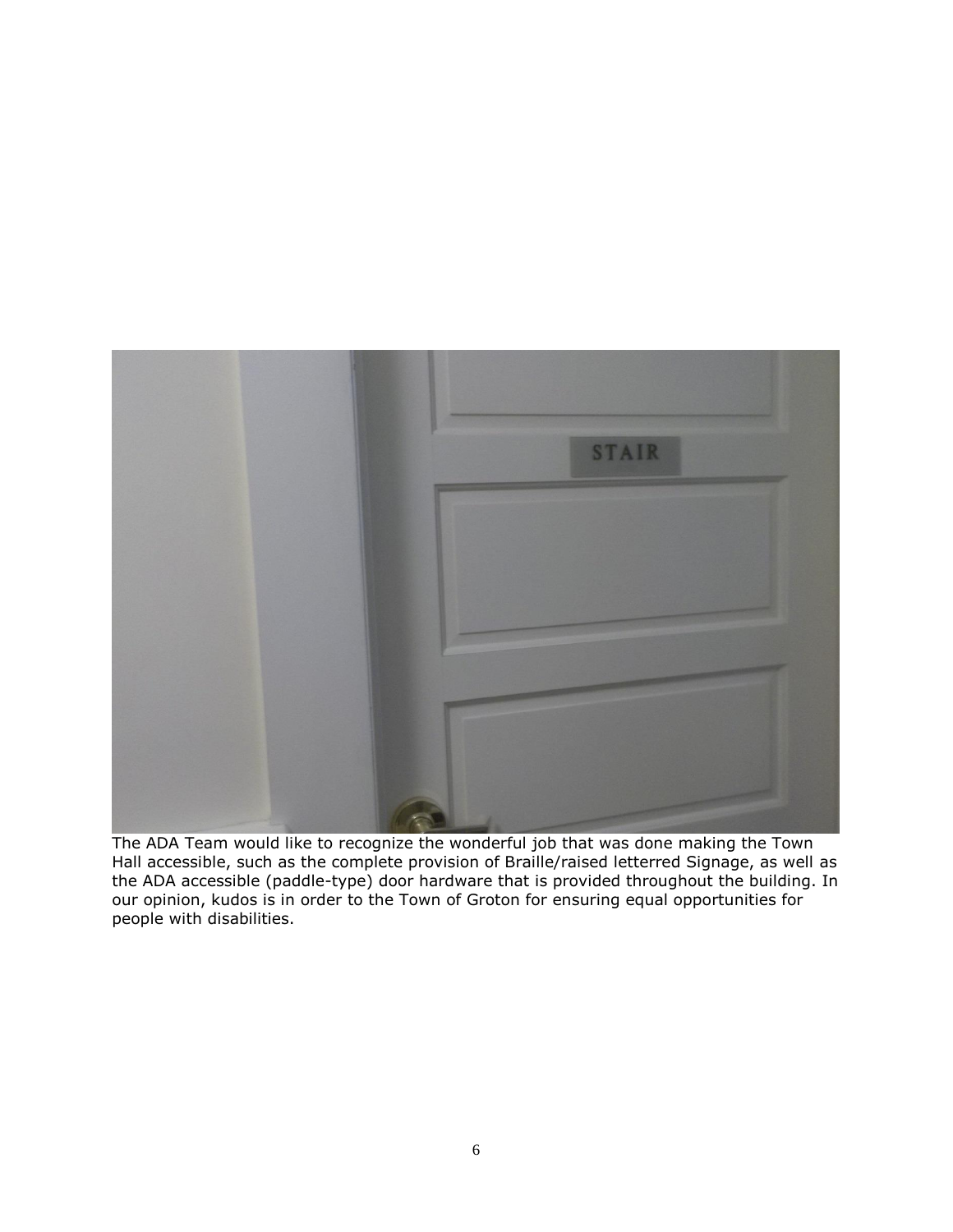

*The ADA Team agreed to recommend relocating this HP (accessible) parking space to the other side of the building in order to avoid hazards such as ice and snow melting off the roof onto the parking spot.*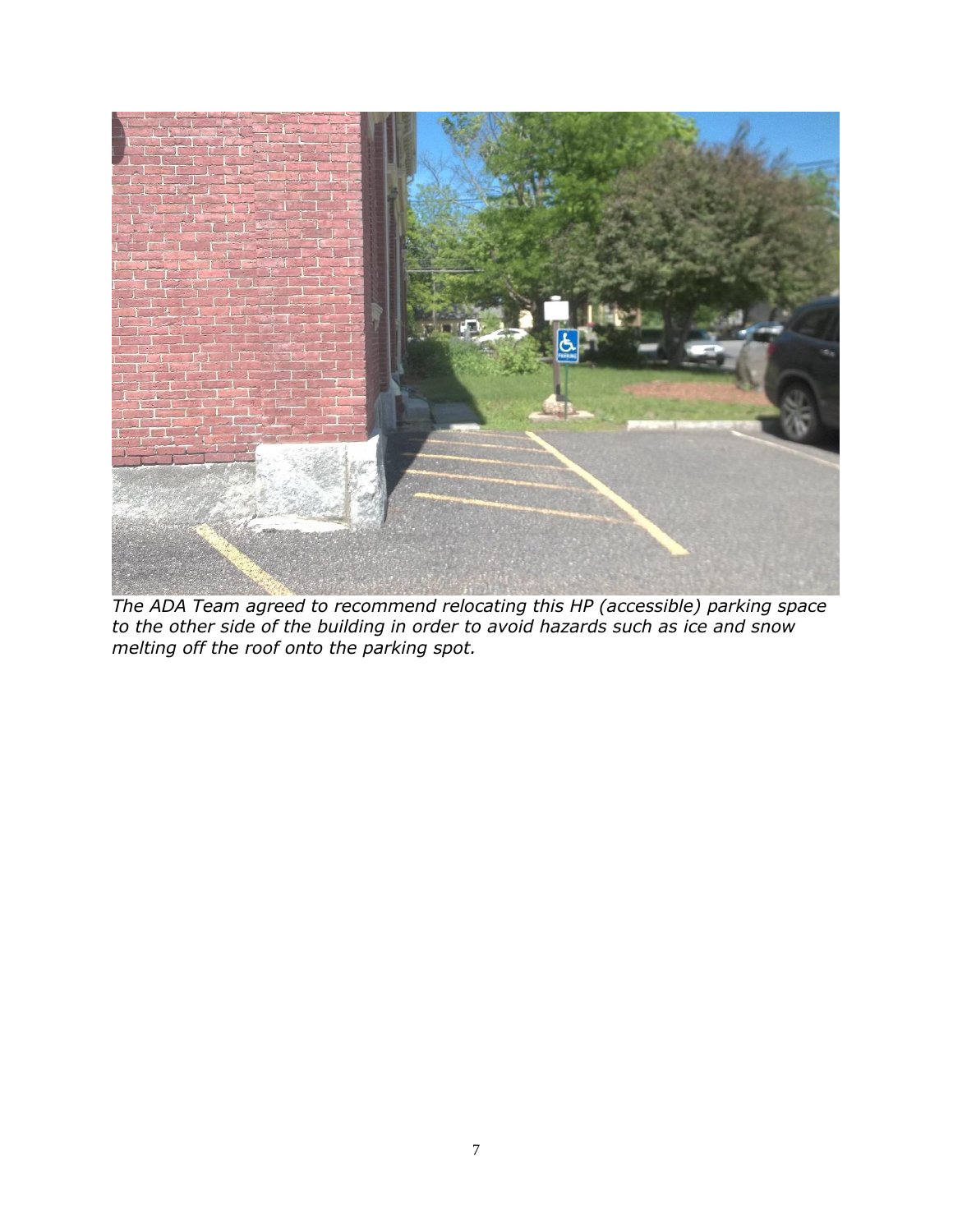

*The ramp located at the parking lot entrance of Town Hall has significant cracks and it is recommended that all cracks that exceed ¾ inches be repaired in accordance with the ADA. Also, The Massachusetts AAB, section 2.6 Maintenance of Accessible Features, states "At all times accessibility features must be maintained and fully operational."*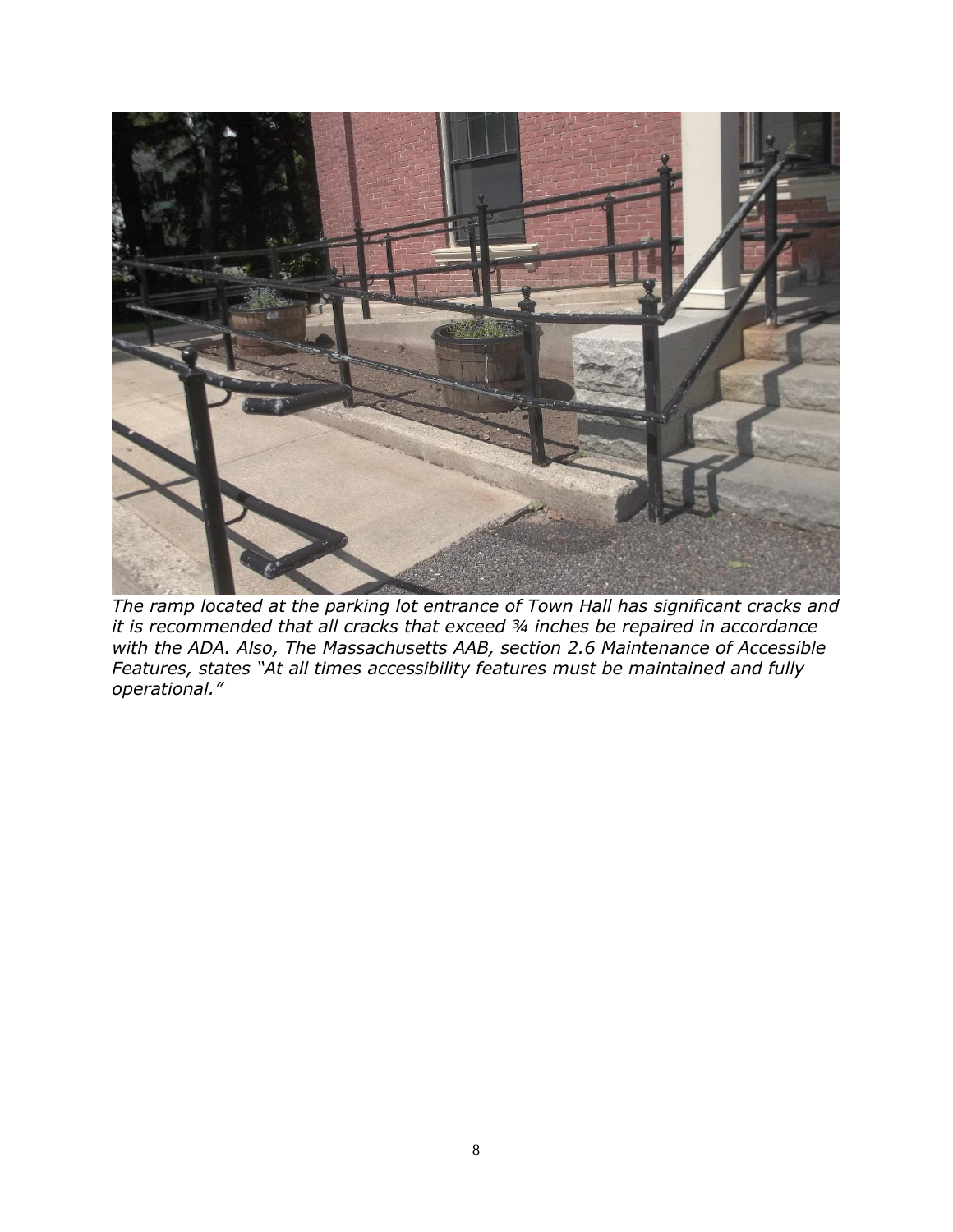

*We found that the drinking fountains that are provided at the Groton Town Hall were also installed in full compliance with The ADA. Specifically, Section 4.15 of the ADA calls for " …spouts to be no higher that 36 inches, …located at "the front of the unit… with controls front mounted", etc.*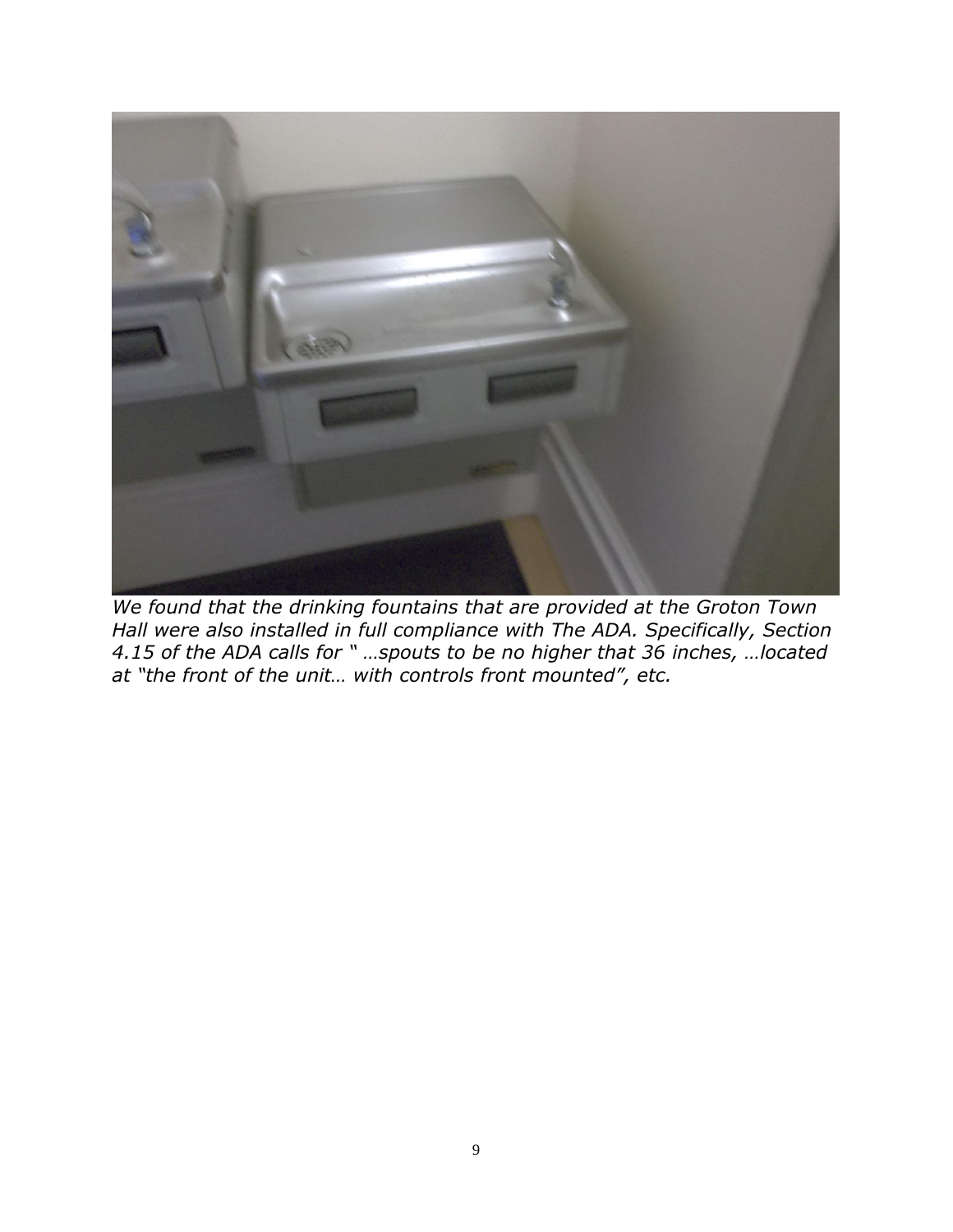

*The ADA Evaluation team determined that The Women's room at Town Hall needs to have a shelf removed to allow for a 5ft. turning radius in that room. Thus, we recommend that shelf be removed to be in accordance with the ADA.*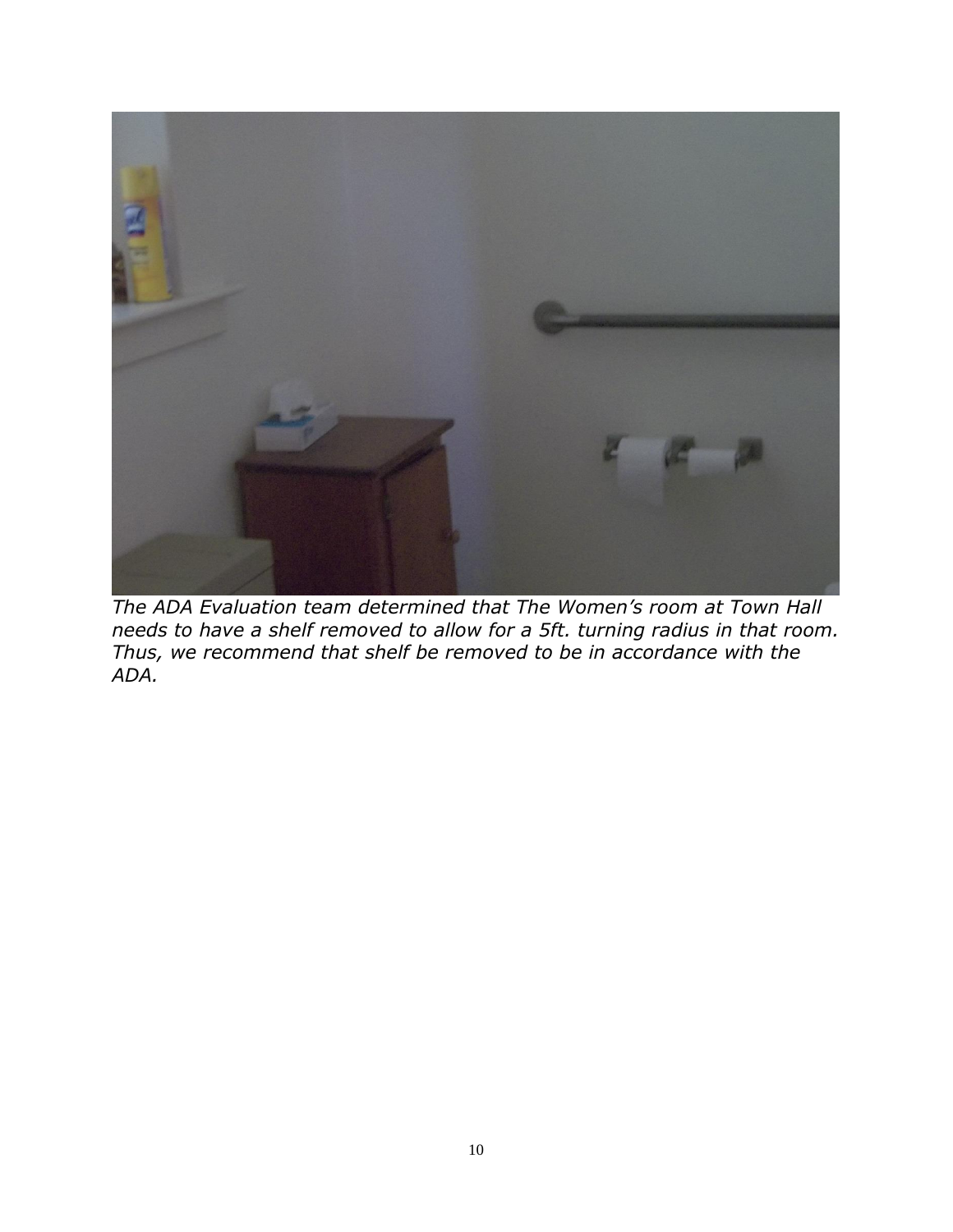### Improved Communication Accessibility Resource: **Sorenson Video Relay Service® (SVRS®)**



**Sorenson Video Relay Service® (SVRS®)** is a free, 24-hour service that enables users to place and receive calls through a professional American Sign Language (ASL) interpreter via a videophone and a high-speed internet connection. Using cutting-edge technology, Sorenson designed the **ntouch®** suite of products specifically for deaf communication. Sorenson products provide the clearest video, the best features and are the easiest to use. The ntouch group includes the **ntouch® VP**, **ntouch® PC**, **ntouch® for Mac**, **ntouch® Tablet** and **ntouch® Mobile**. Combined with the highest-quality SVRS interpreters, the ntouch group of products provides the best possible Video Relay Service (VRS) experience!

#### **ntouch® features include:**

- **Sorenson myPhone** All ntouch devices share one number
- **1-Line Voice Carry Over (VCO)** Callers speak using their own voice
- **Deaf SignMail®** Record and receive point-to-point video messages
- **Sorenson Video Center** Special programming available only to SVRS customers
- **Emergency 911 service**

#### **Customer Service**

#### **To contact Sorenson Customer Service:**

• **Videophone**